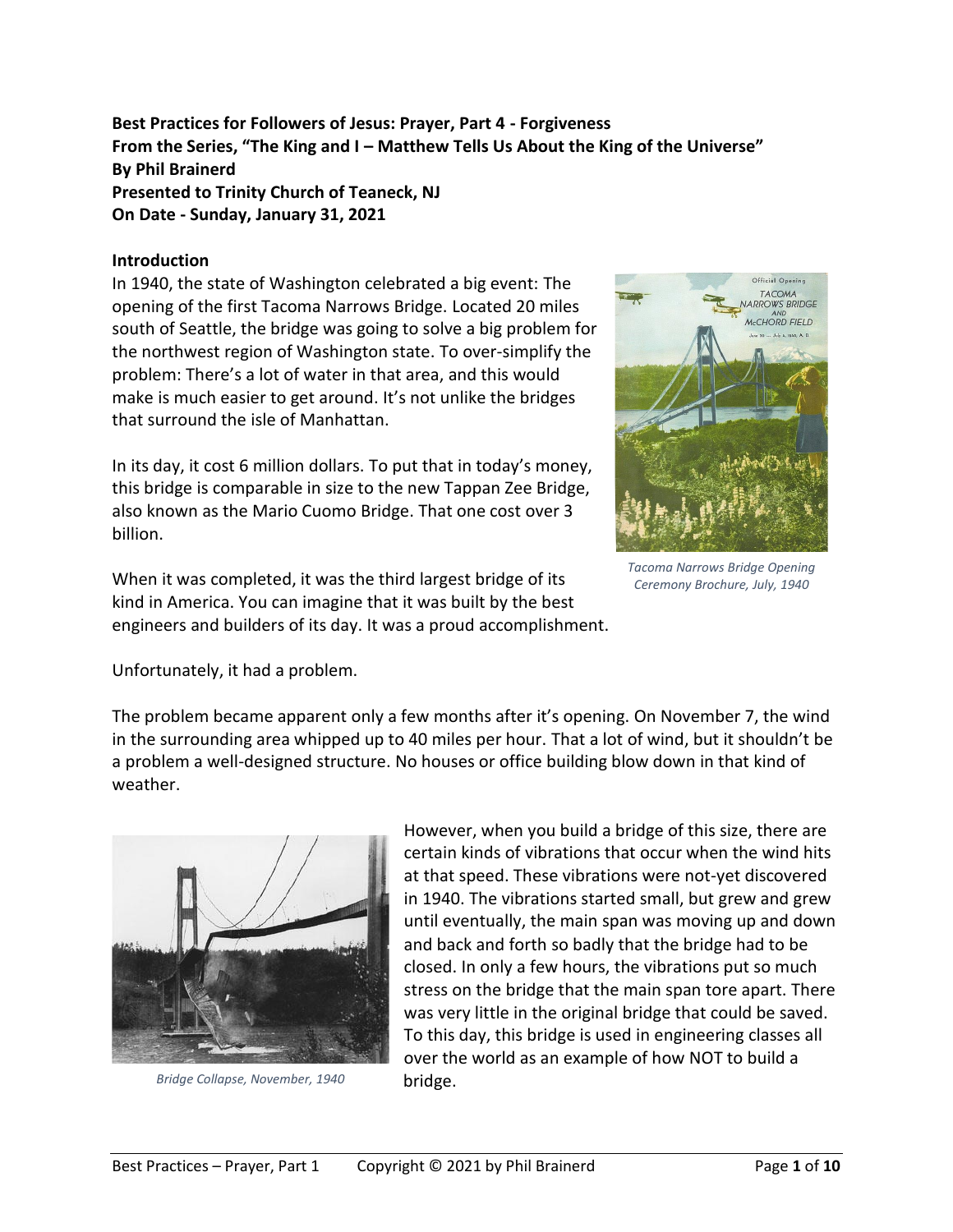Think about that – a bridge worth in today's dollars over 3 billion dollars broken apart and useless. As we said, that's a lesson for engineers. But, is there a lesson for us who want to be followers of Jesus Christ? Is there something that, if we fail to understand it, it can cause our spiritual lives to be destroyed? It turns out there is. There is something so important that failing to understand it can make a wreck of not only your life, the lives of people around you. On the other hand, understanding it can lead to a fulfilling life following Jesus.

We'll learn about it today.

We're in our series, "The King and I – Matthew Tells Us About the King of the Universe." We're working our way systematically through the Gospel According to Matthew. Recently, we entered chapter six where we started a sub-series called, "Best Practices for Followers of Jesus." For the last few sessions, we've been learning about best practices for prayer. Among those best practices is to follow the pattern for prayer that Jesus gave to his followers.

Let's read once again:

This, then, is how you should pray: Our Father in heaven, hallowed be your name, your kingdom come, your will be done, on earth as it is in heaven. Give us today our daily bread. And forgive us our debts, as we also have forgiven our debtors. And lead us not into temptation, but deliver us from the evil one.' (Matthew 6:9-13)

We've learned that this pattern breaks into two main parts. The first focusses on God. The second involves us and our needs. We're in that second part now. Last week, we looked at the fact that Jesus instructs us to pray for our physical needs, represented by daily bread. Today we're going to start learning about prayer for our spiritual needs. This starts with a clear relationship with God. The starting place for this involves forgiveness of our sins.

Forgiveness is a vitally important topic for followers of Jesus. If you understand it, it can help you to have a joyful and dynamic walk with the Lord. If you don't understand it, it can make your life a wreck. We're not just talking about your spiritual life, which is bad enough. It's not just your daily walk with the Lord. It's your place in eternity. If that weren't all bad enough, if you fail to understand forgiveness, you wreck the lives of others around you. You can wreck your church.

So, let's learn about this vitally important topic.

## **I. What is forgiveness?**

Let's start by asking the question: What is forgiveness? I'll mention that some of our discussion will involve the basics of the Christian faith. I appreciate that our more advance listeners are always willing to be patient at times like this. We'll get to more advanced and practical material in just a bit.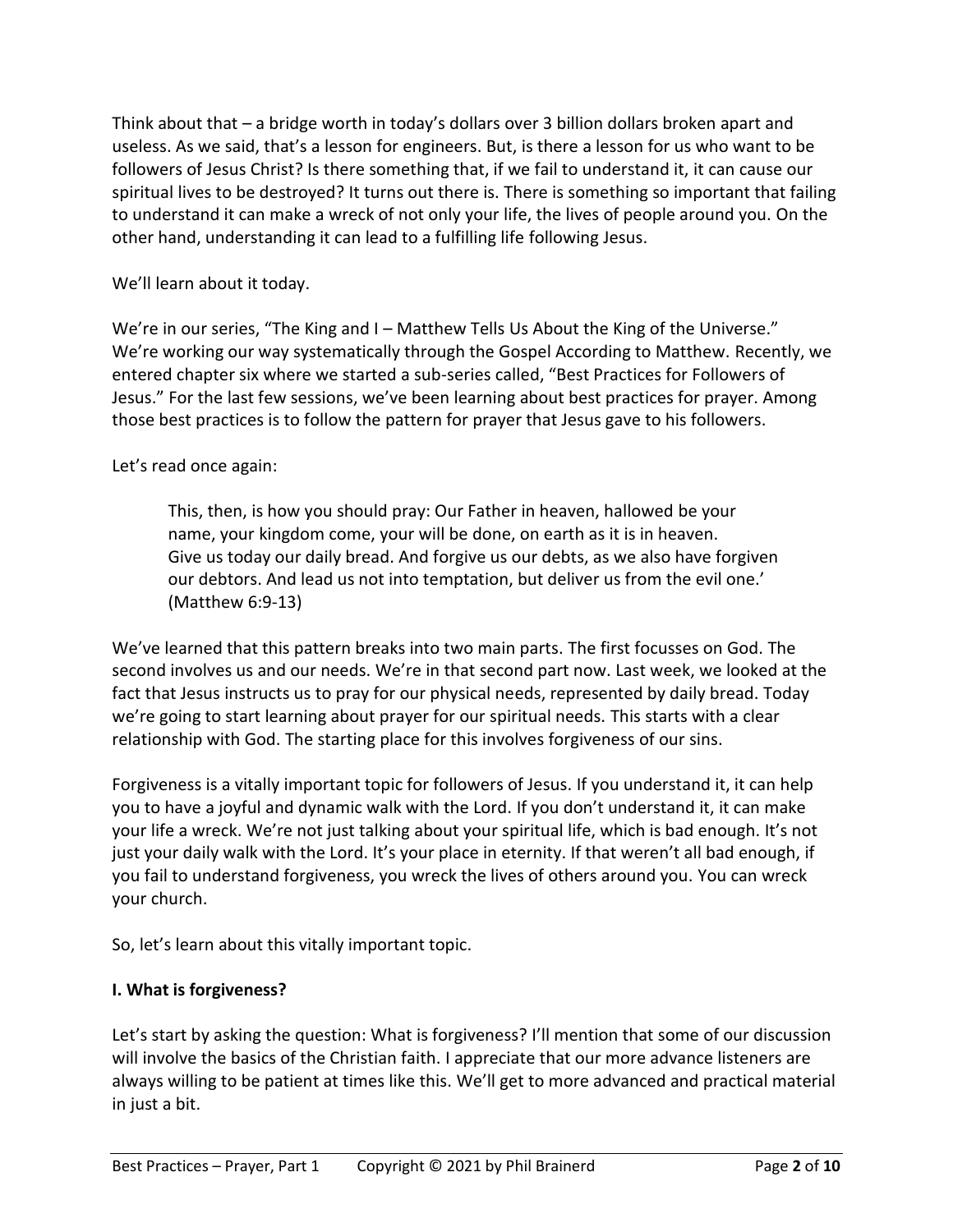Jesus says that we should pray, "forgive us our debts." There is a little confusion here. If you ever recite the Lord's prayer in a group, most of it is the same, except for this verse. Some will say "forgive us our trespasses"; others say "sins". The New International version that we're reading says "debts". Why is this? It's a long story. Words have a way of changing meaning over time - Especially over centuries. So, if someone was translating this in say the 1500s in England, they might choose the word "trespasses". That's why that word shows up in older traditions. When I was young, I spent a few years in an Episcopal church where they use this word in their liturgy. So, to this day, if I recite this Scripture, I tend to say "trespass". With  $21<sup>st</sup>$  century English, though, the best way to translate the original language is the word, debts." That's why it will appear that way in most modern English translations.

So, what does "debt" mean? The word "debt" means that someone owes something to someone else. Maybe you owe money because you borrowed a certain amount and it should be paid back? Maybe you broke something that belongs to someone else? If you broke something, you should pay to have it fixed or replaced. Maybe you broke a law? That's where words like "transgress" or "trespass" come into play. If you broke a law, you must pay a penalty or a fine. The payment may be money. The payment may be time and work. The payment might be confinement in a prison.

Debt is a function of an important function of government: Justice. Justice says that debts must be paid. But now, we bring in a function of personality and character: Mercy. Justice says if you owe a debt for any reason, it should be paid. Mercy, however, says that a debt does not need to be paid by the person who owes it. In that case, we say that we forgive a debt. So, forgiveness means a person who is owed something does not demand payment - They choose to show mercy.

Jesus tells us that whenever we use the pattern for prayer that he gave us, we should include a request that we be forgiven of our debts - In other words, that we be shown mercy.

This brings us to another question.

# **II. Why do we need to be forgiven?**

So, why did Jesus do this? Why did he instruct us to ask that God forgive our debts? Why do we need to be forgiven?

Well, because we have debts. And remember the context: We're talking to God. We owe a debt to God. We are in debt to God. Why?

Here's where we need to understand something very important about God and our world. We said earlier that one of the reasons a person can owe a debt is because they broke the law. This is what's important to understand: Laws are usually made by others in authority. Once a law is in place, you are responsible to obey it.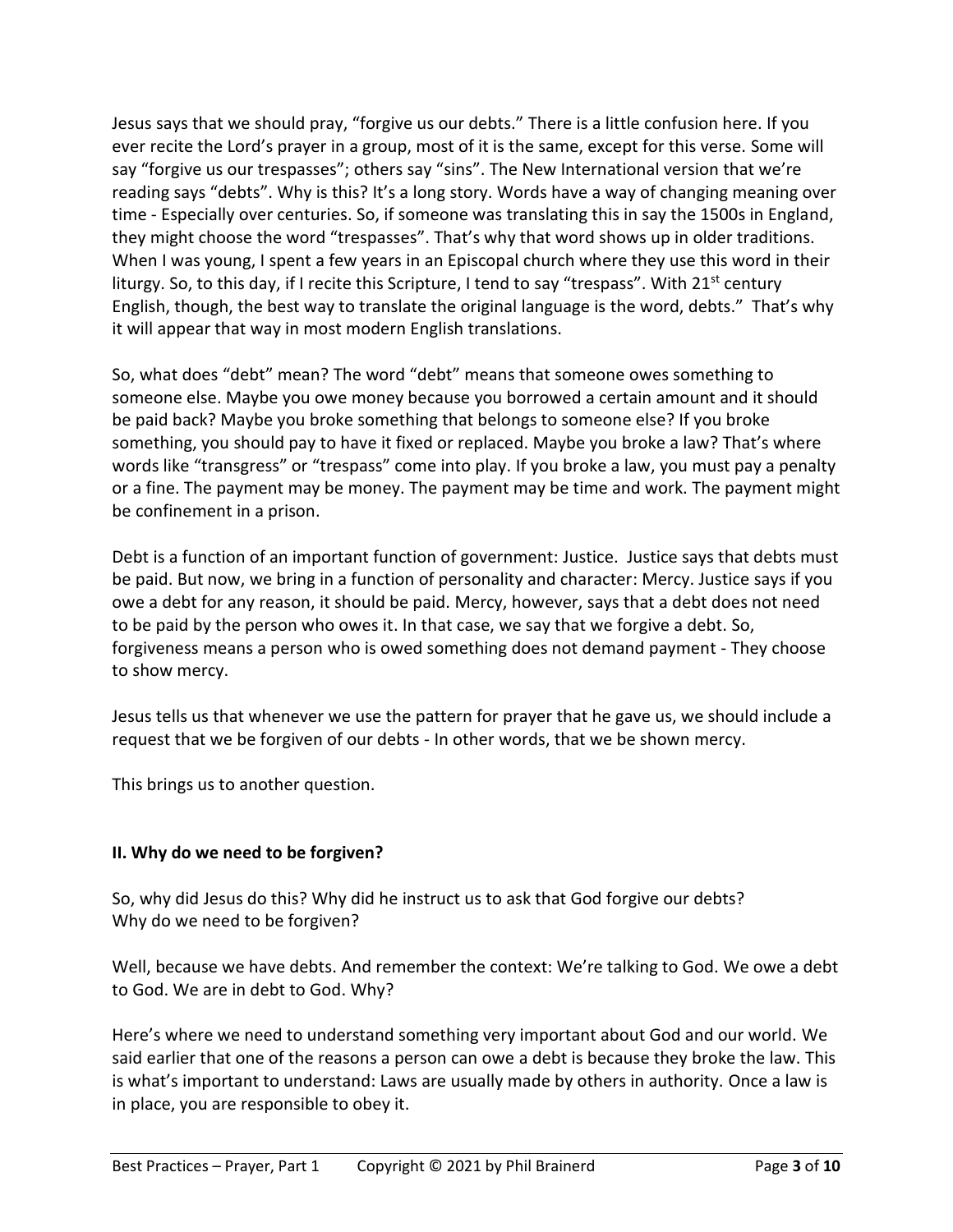You are even responsible if you don't know about it.

For an example, we'll consider automobile laws. Let's imagine a person that we'll call Albert. Albert is a rare person. He is rare in that he knows nothing about cars and driving. But he sees others doing it. He decides he wants to try it someday.

One day, he sees someone stop their car. The driver steps out of the car and leaves the engine running. They run into a fast-food restaurant nearby. Albert thinks to himself, "Gee, I'd like to find out what driving is like." So, he gets into the car and starts to drive. He doesn't know what he's doing, so it doesn't take long before he's in a car accident - He drives into a tree. Fortunately for Albert, neither he nor anyone else has been hurt - But the car is a wreck.

Of course, the vehicles with red lights show up very quickly. A police officer approaches Albert. After seeing that Albert is not injured, the officer says, "I need to see your Driver's License, Registration, and Proof of Insurance."

Albert says, "License – what's that?" We could go on to registration and proof of insurance, but you get the point. These documents are all required by law. So, Albert is in a lot of trouble. He's going to be hit with all kinds of fines and possibly jail time. It doesn't matter that he didn't know about the laws. If you want to drive a car in America, there are laws you must follow. It's *your* responsibility to find out what they are.

And once you find out what they are, you have to follow them - Even if you disagree. One of those laws involves speed limits. I live in a town where the speed limit is 25 miles per hour. - Everywhere. Sometimes, it makes sense. Sometimes, in my estimation, it's dumb. The main road in my town is four lanes wide with wide sidewalks on either side. You could safely drive much faster than 25. But 25 is the law , whether I like it or not. If you're traveling at 50 and you get pulled over, you can't tell the police officer that you think the speed limit is dumb. You'll get a traffic ticket anyway. The people who made the rules don't think they're dumb. What you and I think doesn't matter.

Here's where this all relates to God: He is the king of the Universe. He makes the laws.

What does the Bible say about God's laws?

The law of the Lord is perfect, refreshing the soul. The statutes of the Lord are trustworthy, making wise the simple.

**(**Psalm 19:7)

We're told that God's laws are perfect. There are no bad laws with God. There are no laws that God will ever reconsider. He will never say, "That law was a bad idea – What was I thinking?"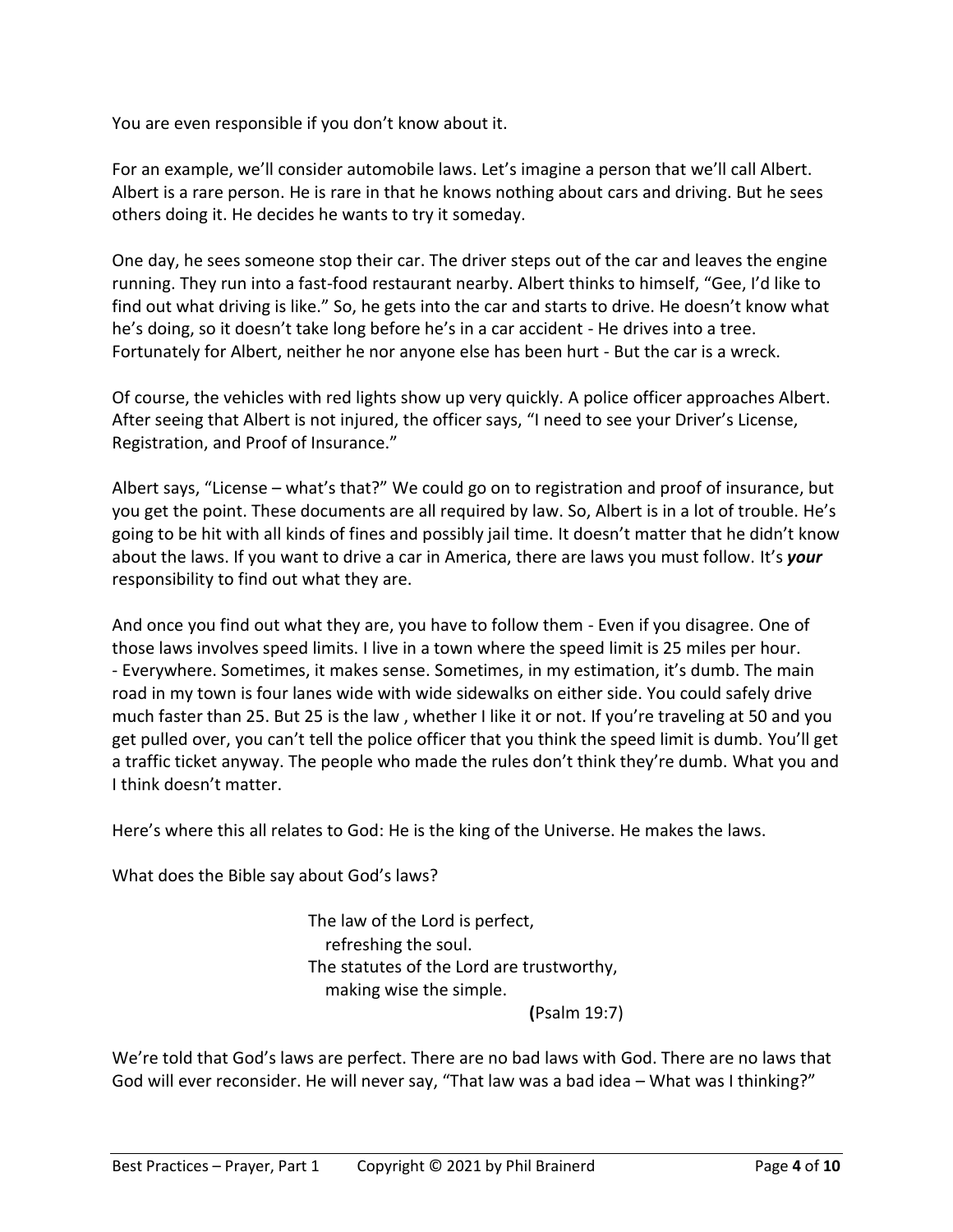And more important: We can never sit in judgement of God's laws. We can never say, "Well, I disagree with that one, so I don't have to obey."

It is our responsibility to learn the laws of God. They make wise the simple – that would be us. The best way to learn is to read the most published book in history: God's word, the Bible. According to the Guinness Book of World Records, over 5 billion copies have been printed.

"But", some might say, "What if people don't have access to a Bible?"

Let's read something else from Psalm 19:

1 The heavens declare the glory of God; the skies proclaim the work of his hands. 2 Day after day they pour forth speech; night after night they reveal knowledge. (Psalm 19:1-2)

If you want to learn about God and his laws, all you have to do is look up. Anyone who stops and ponders the universe should realize that the Creator is the king of all he has made. So, ignorance is no excuse. If you break one of the laws of God, you are subject to a penalty of some kind. You owe. You are in debt to God.

Another word for breaking the law of God is sin. Sin is one of those things that we can look at in a number of ways. Here, Jesus focusses on the fact that sin, breaking God's laws, creates *spiritual* debt.

So, why do we need to be forgiven? Because we are in debt to God.

This brings us to another question.

## **III. What does God do when we ask him to forgive us?**

What does God do when we ask him to forgive us? This one isn't hard at all. He forgives us.

9 If we confess our sins, he is faithful and just and will forgive us our sins and purify us from all unrighteousness. (1 John 1:9)

This one isn't long at all. But we need to know more about it. So we ask another question: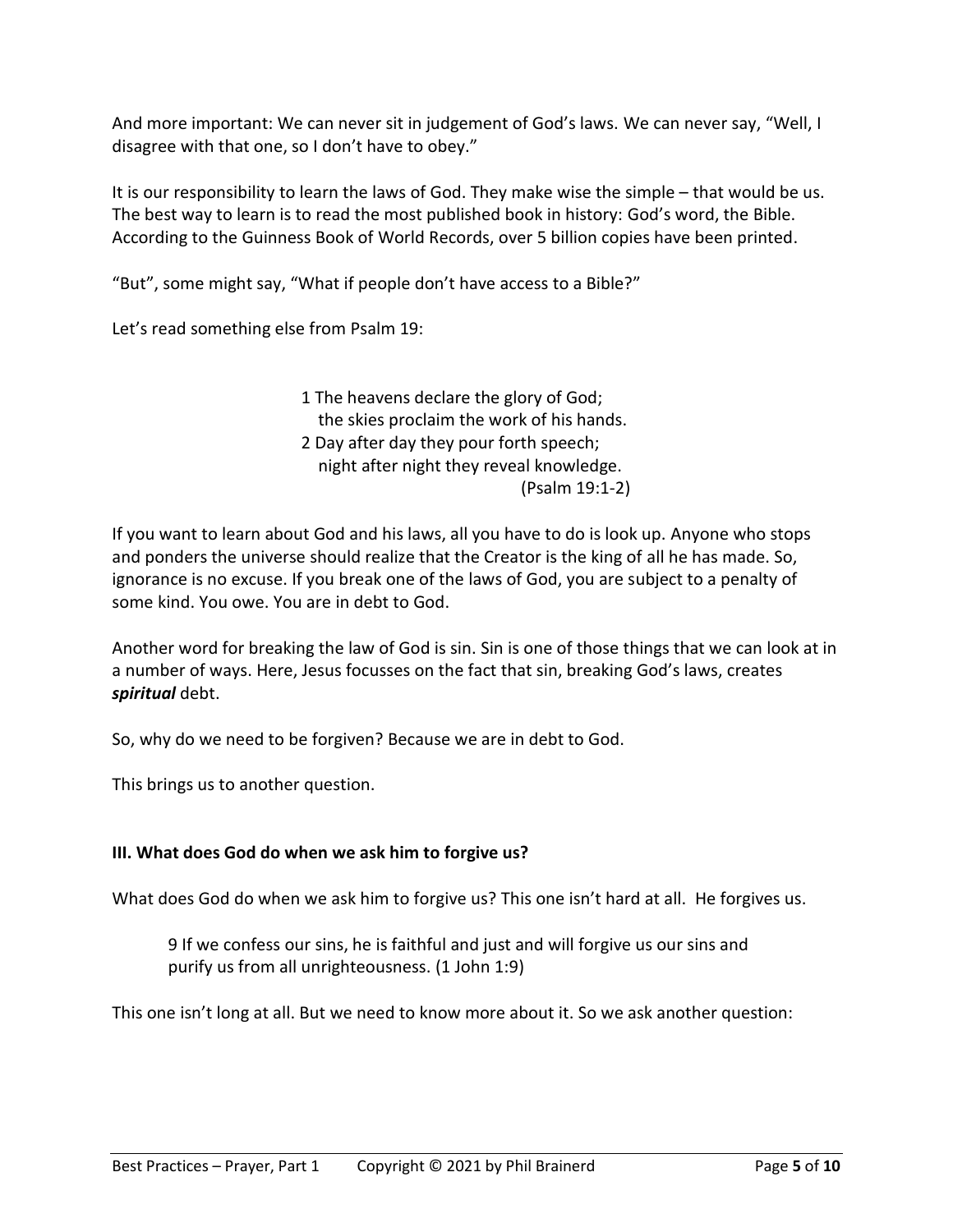#### **IV. How does God forgive us, and why?**

How does God forgive us, and why?

The answer to this question starts with the way that Jesus tells us to pray: "And forgive us our debts…"

Notice, we are not told to say, "God, accept the hard work that we do to pay off our debts." Why not? Because there is no way we can pay off our debts to God.

Here's what the apostle Paul said about sin: "For the wages of sin is death…" (Romans 6:23)

Please remember, God makes the rules, not us. That means, God sets the penalties, not us. Remember, his law is perfect. That means his penalties are perfect, too.

In one sense, if you only sinned once, I suppose you could die for your one sin. But what if you sin more than once? You can only die once. That's just one way of thinking about it. Actually, it doesn't work that way. I'm just using that to get us thinking about the size of our sin and the size of the penalty. No, we can not pay off our sins. We must ask God to forgive – to show us mercy.

So, how does God forgive? The infinite God sends his infinite Son to pay the penalty for our sins.

18 For Christ also suffered once for sins, the righteous for the unrighteous, (I Peter 3:18)

Also, Paul tells us: "…you were bought at a price." (I Cor 6:20)

Because we couldn't pay, Jesus did. We should have been nailed to that cross, but Jesus went there in our place. As we read, "The righteous for the unrighteous". Think about it: If there was any other way to pay for our sins, why did Jesus have to go to the cross? He went because that was the only way God could forgive us.

So, how does God forgive us? He pays the penalty for us.

Why does God do it? Because he loves us.

## **V. Why is this all important, and why does Jesus include this in his pattern for prayer?**

So, why is this important? And why does Jesus include this in his pattern for prayer?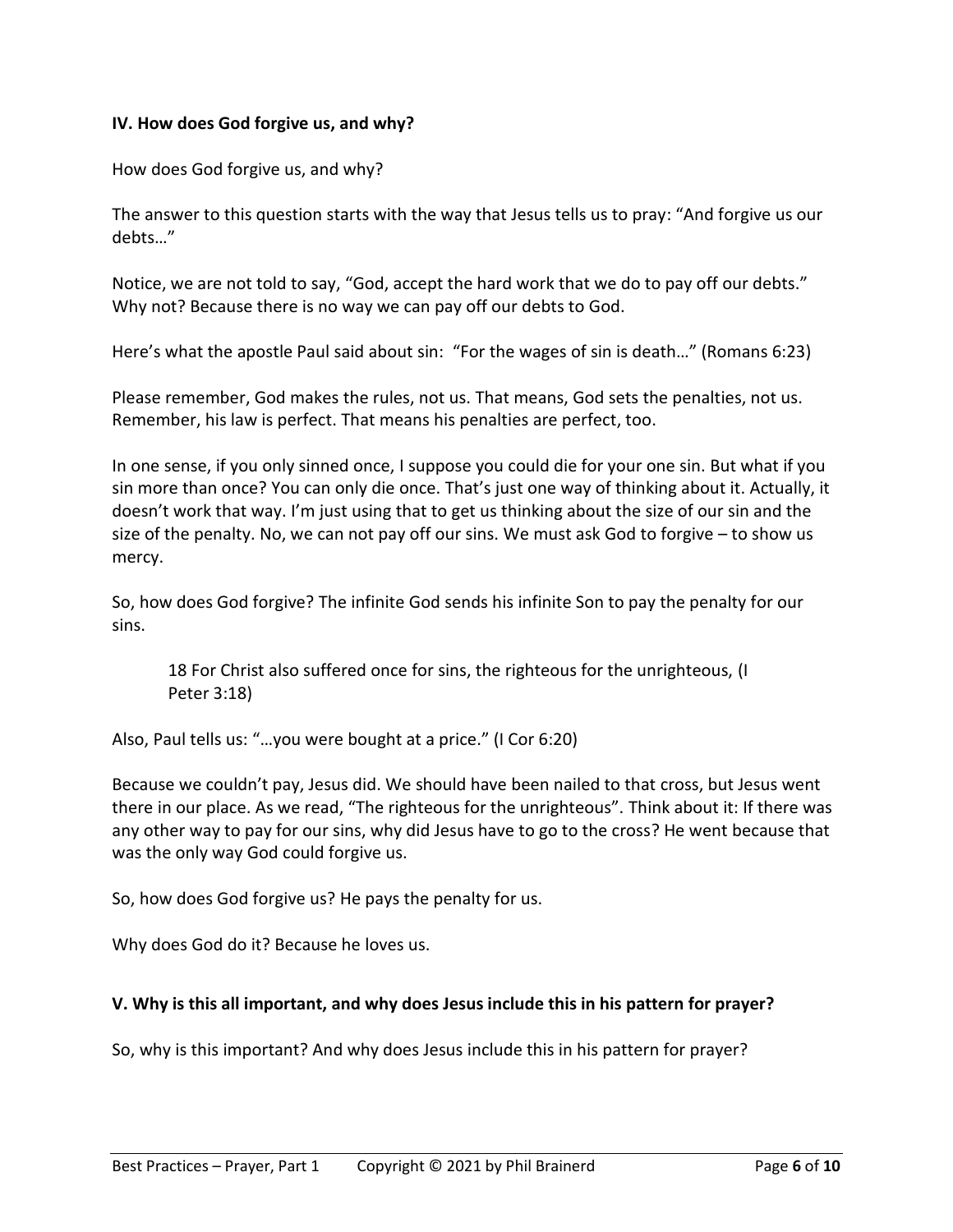First, understanding forgiveness is important because it determines our place in eternity.

But your iniquities have separated you from your God; (Isaiah 59:2)

Sin separates us from God. It's bad enough if sin separates you from God in this life. However, if you enter death separated from God, you will be separated for all eternity. We don't want that for anyone. Talk to us and let us tell you how you can know and understand forgiveness. If you understand your sin and God's forgiveness, you can lead a life where you are secure in the knowledge that you will spend eternity with God - Not separated from him. We'll have some links at the end of this article.

There's a second reason why this is important: Understanding forgiveness is important because it determines our place in eternity.

This is where people look a little nervous and scratch their heads. Isn't that what we just read for reason number one? Yes, it is. Here's why I'm bringing it up again:

# *There are lots of people in churches who think they understand this, but don't.*

That's a scary thought. We said a moment ago that understanding forgiveness determines your place in eternity. You enter eternity either separated from God, or able to spend eternity with him. If there are lots of people in churches who don't understand this then we have churches full of wonderful people who are in for a terrible surprise when they die.

How does this happen? The reasons are too many for us to recite in one session. Jesus will bring this up again in Matthew's gospel, so we'll go into more detail at those times. For now, Jesus gives us a symptom of people who are in this state. When we looked at the opening sentence of this topic, we only read the first half. Let's read the whole thing:

And forgive us our debts, as we also have forgiven our debtors. (Matthew 6:12)

"As we also have forgiven our debtors." Why did Jesus add this? The reason for this is debated by theologians, but here's what I think: I think that when someone fully understands how much God has forgiven them, when they understand how God did it, by sending Jesus to die a horrible death for us, when they understand why, because God loves us, when they understand all this, it changes how they deal with others. In particular, it changes how they deal with others who hurt them in some way. It changes how they deal with people who sin against them.

If you fully understand that you have been forgiven, your inclination is to forgive people who hurt you. Sometimes, it's not a natural inclination. Sometimes, we need to be reminded. Many people, when this is pointed out, they understand. Some people, though, need a bigger push.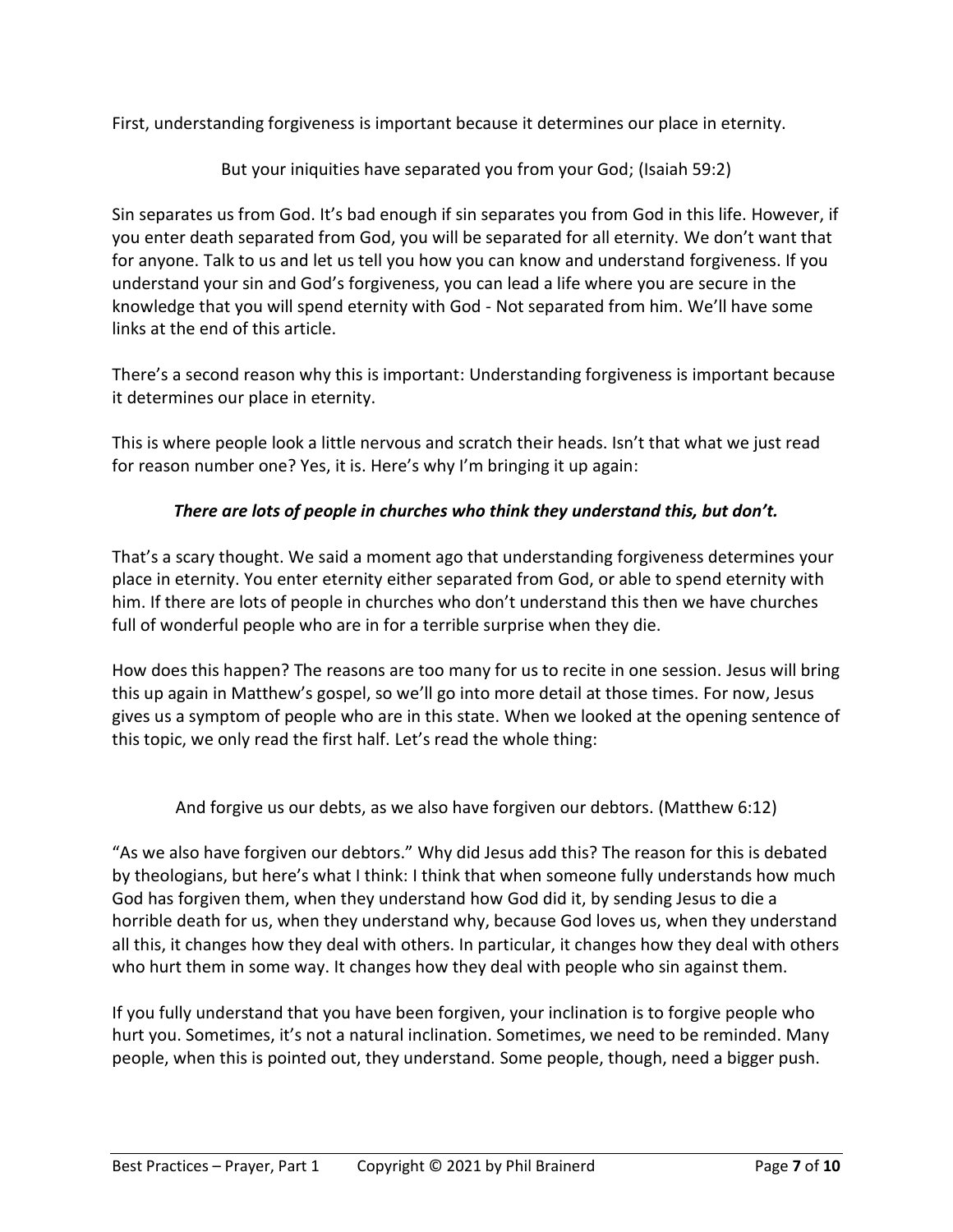So, Jesus gives is to us. This is the only part of the pattern for prayer that gets a foot note from Jesus - It gets a fuller explanation. This is so important that Jesus gives this footnote at the end of the prayer before he moves on to the next topic.

Here's what he says:

14 For if you forgive other people when they sin against you, your heavenly Father will also forgive you. 15 But if you do not forgive others their sins, your Father will not forgive your sins. (Matthew 6:14-15)

That's pretty clear. However, we have to understand the place of this statement in the context of the entire Scripture. We believe that God gives salvation, the forgiveness of sins to everyone who sincerely believes. You do not have to do good works to earn salvation. - As we said earlier, it's impossible to pay off our own debt. So, Jesus isn't saying that forgiveness is a good work that you must do to earn salvation. I think that Jesus is saying that the ability to forgive others is *evidence* that you have really understood and believed in the forgiveness that God has granted to you. Now, the opposite is true, too. The inability to forgive is *evidence* that a person has never really understood what God did for them.

Let me give two examples: First, a woman I'll call Sally. I spoke with Sally once, and she lamented how an employer mistreated her years before. In a later discussion, she repeated the same thing. I shared with her that God called her to forgive. She seemed to understand. I never heard her repeat the complaint again. When someone is reminded that they need to forgive others, and they do it, it's evidence that they understand the forgiveness that God has granted to them.

On the other hand, there a man I'll call "Mike." Mike came to me one time when I was very busy - In between services. That's a time when I'm usually helping to set things up for the service. A lot of people depend on my doing my job. He began to lament how a relative had mistreated him. I wanted to say, "If you come to my office during the week, I'll try to listen and help." I couldn't say that though, because Mike didn't take a breath. And he insisted on coming when it was obvious that I was really busy.

It didn't matter that at other times, Mike was told he should forgive. He would just move on to the next person and lament to them. It's been years. Given time, Mike will always fall to the pattern of lamenting about how his relatives mistreated him. I'm sorry to say that this is evidence that Mike doesn't understand how much God has forgiven him.

This is a big problem. If you understand forgiveness, you're building a joy-filled, effective Christian life. You can think of it like what the first Tacoma Bridge was intended to be. If you don't understand, here's what life is like. This person feels all kinds of unnecessary pain. And someday, they'll get a terrible surprise when they enter eternity. Their life is a wreck.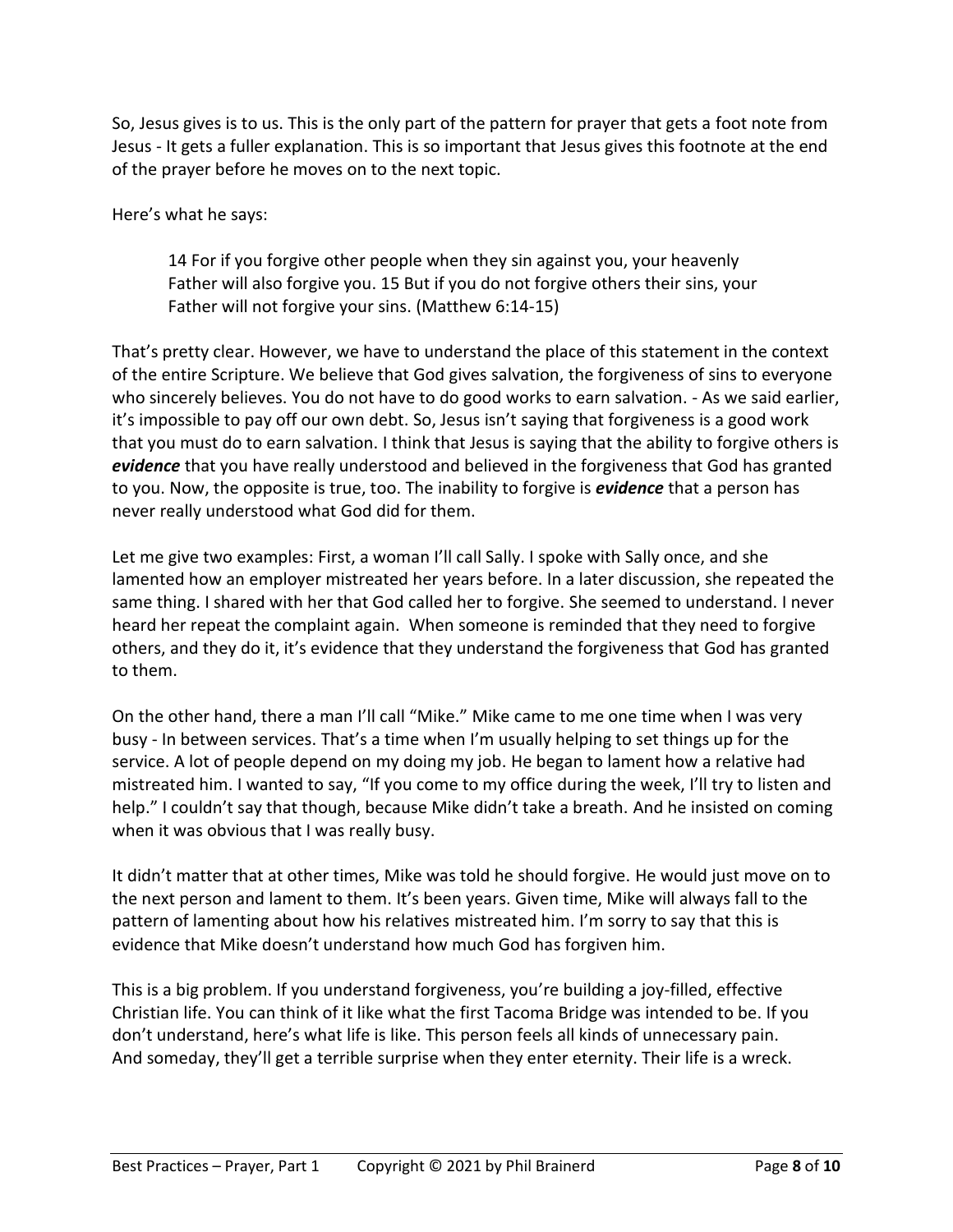How about others around them? Let's say someone's in a hard place in life. They're thinking about Jesus. They go to Mike and say, "Mike, you're one of those Christians, right?" Mike says, "Yes. Let me tell you about my pain!" Do people who meet Mike want to become Christians? "If that's what a Christian is like", they say, "I don't want any part of it!"

What happens if Mike comes to church? I don't know how it happens, but the Mikes of the world have a funny way of searching out every first-time visitor. The visitor says, "So, how do you like this church?" Mike says, "It's all right I guess. But no one really listens to me here - "Let me tell you about my pain!"

So, not only is Mike making a wreck of his own life; Not only is Mike making a wreck of the lives of people around him; He's making a wreck of his church!

That's why it's important to understand forgiveness.

A moment ago I mentioned that Jesus gave us a footnote. Let me add one.

#### **Daily**

We were told earlier to pray for our daily bread. The hint is that we need to pray at least daily. Just as we pray for our physical needs daily, we must also pray for our spiritual needs.

There are two types of forgiveness. One type is the request that God forgive us the sins of our entire life through Jesus. If we have believed in our heart and asked in sincerity, God applies the sacrifice of Jesus Christ to us. That is a one time, once-for-all act. We don't need to ask again. However, it doesn't hurt to be reminded. So, by praying in this way, we are reminded daily of the reason we can happily stand before God as his children.

However, there are also what I will call daily, practical sins. We can talk about them more at a later time. They are covered by the blood of Jesus, so they don't keep us out of heaven. However, they prevent us from fully enjoying the gifts that God has given to us. They prevent us from enjoying full communion with God. So, we ask God daily to help us with those. We ask so that we can re-establish our communication and fellowship with God.

Finally, we also need to be reminded daily that we are to extend forgiveness to others. If we fully understand what God did for us, we will learn to do this.

Let's pull this all together.